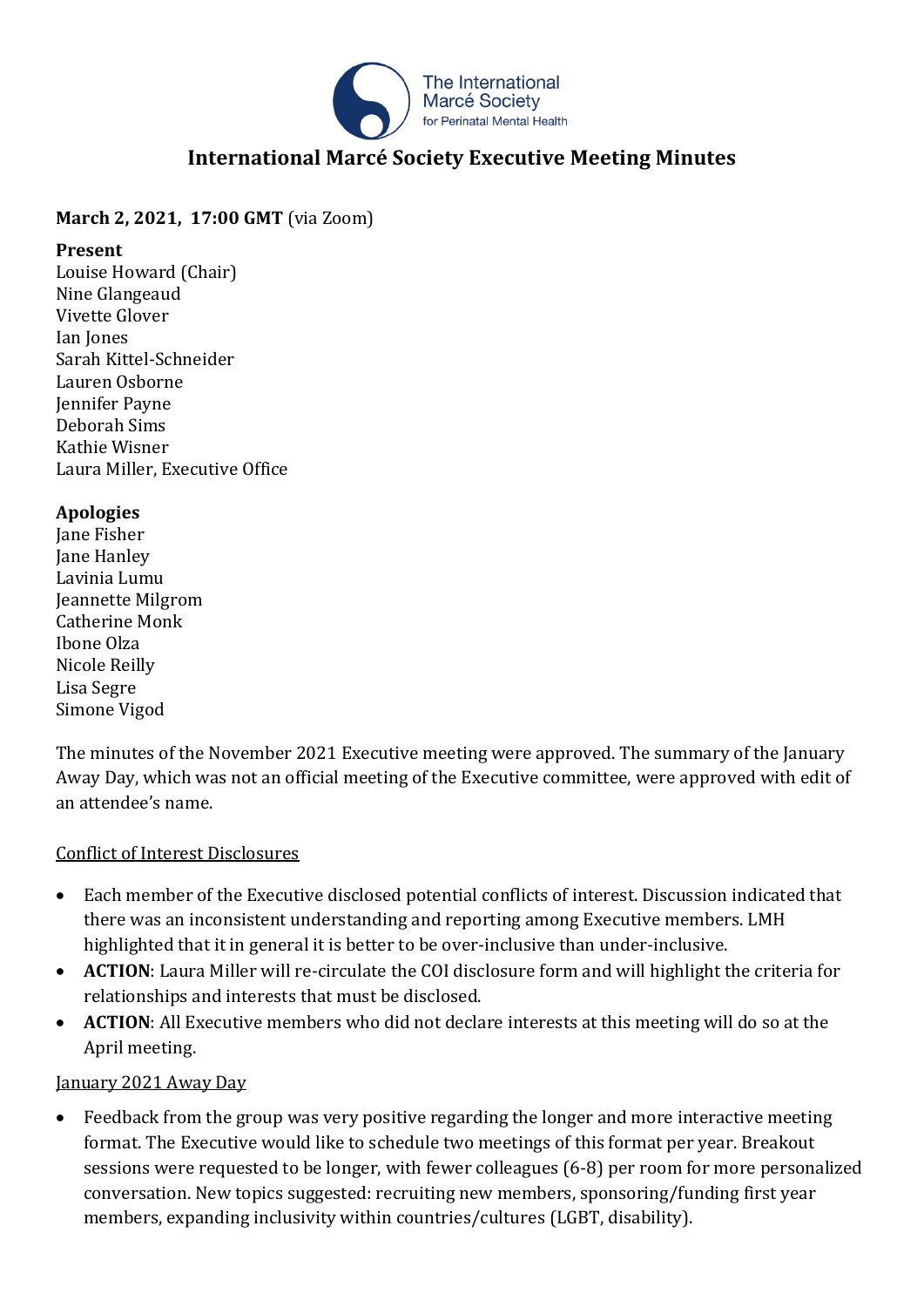- **ACTION**: Executive members send in topics for future Away Day sessions.
- **ACTION**: As a result of conversations during the event, Jane Fisher will interview Crystal Clark, and the video will be available on the International Marcé website.
- **ACTION**: All to send in ideas about other potential interviews.
- Virtual Workshops
	- o The first two workshops in the pilot program have been scheduled: *Prescribing for Depression* with Jennifer Payne, Ian Jones, and Clare Dolman; and *COVID-19 and Gender Violence* with Prabha Chandra and Louise Howard.
	- o In order to make the sessions more interactive, questions can be submitted ahead of the event, as well as during the workshop.
	- o Success criteria to consider future workshops is ten new members per session.
	- o This initiative from the International is also being leveraged by the Regional Groups (specifically the Australasian, which customized the marketing materials).
- Position Paper Policy
	- o A draft policy was distributed for review. Initial feedback is that the process as outlined is too dependent on actions of the President, rather than the Executive committee.
	- o Once finalized, this policy could be useful guidance for Regional Groups as well.
	- o **ACTION**: Executive members should review the policy and provide feedback.
	- o **ACTION**: Laura to distribute register (manual) of existing policies to the Executive.
	- o **ACTION**: The Executive should determine whether the Policy Manual should be available to all members via the International website.
- Funds Request Policy
	- o A draft policy was distributed for review.
	- o **ACTION**: Executive members should review the policy and provide feedback.
- Funding and Membership Building Initiatives
	- o AmazonSmile
		- The mechanism to raise funds is to register the Society with AmazonSmile, and then receive 0.5% of eligible purchases through direct bank deposit.
		- There are concerns about being affiliated with Amazon, due to mistreatment of employees and other corporate issues. There could be reputational damage to the Society as a result of this affiliation.
		- **EXECTION:** AmazonSmile will be an agenda item at the April Executive meeting and the decision will be finalized at that time.
		- **EXECUTION:** Executive members to recommend regional providers similar to Amazon whose business practices are more aligned with the mission of Marcé.
	- o Membership funding support
		- Functionality has been added to the International website so that direct donations can be processed along with membership payments (same credit card transaction).
		- There is a program called Gift Aid in the UK which allows participating non-profit organizations to receive funding from the government.
		- **ACTION**: Laura to investigate options with Gift Aid.
		- Many members of the Executive would like to support the membership of LAMI colleagues.